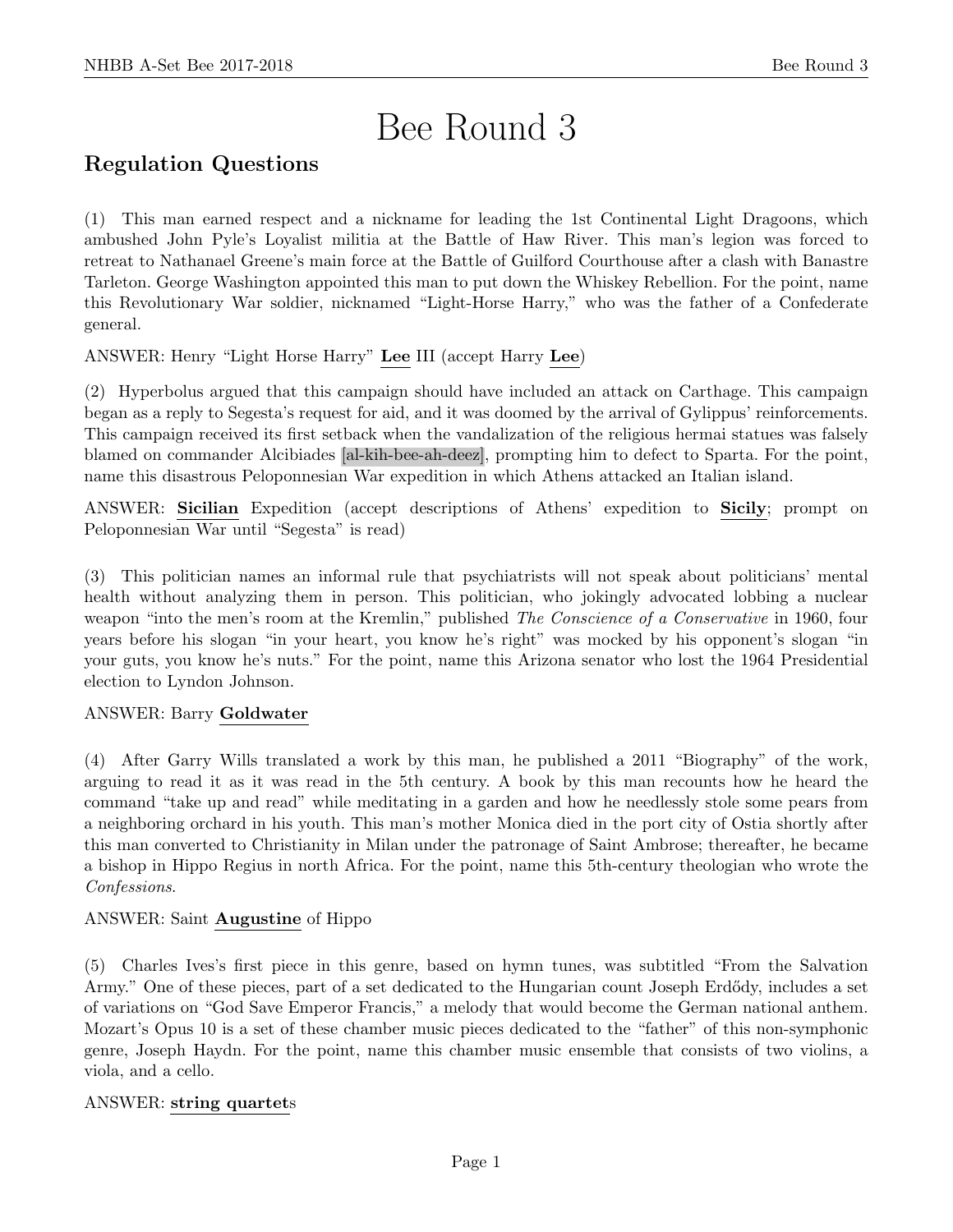(6) Forces loyal to this family consolidated under Mitsunari Ishida to form the Western Army. A member of this family assumed the title of regent because his low birth prevented him from reaching a higher position. The Council of Five Elders was created to rule in place of a young member of this family named Hideyori. Osaka Castle was constructed by a member of this family who wanted to surpass his mentor, Oda Nobunaga. For the point, name this family that opposed Tokugawa Ieyasu [Tokugawa ee-ay-yah-soo] and that included Hideyoshi.

#### ANSWER: Toyotomi clan

(7) An admiral with this nickname defeated an allied fleet under the command of Andrea Doria at the Battle of Preveza. Another leader with this name ordered the sacking of Milan in 1162 and married Beatrice of Burgundy. An operation with this name superseded Operation Otto as Nazi Germany's plan for the invasion of the Soviet Union. A king who went by this nickname drowned while crossing the Saleph River during the Third Crusade. For the point, give this nickname of Holy Roman Emperor Frederick I that translates as "Red Beard."

#### ANSWER: Barbarossa (accept Hayreddin Barbarossa; accept Operation Barbarossa; accept Frederick Barbarossa)

(8) This woman's father convened the Panglong Conference to assess the status of his country's minorities. Because this woman is the mother of British citizens, she is barred from assuming her elected office. This de facto leader, the head of the National League for Democracy, was not able to accept her Nobel Peace Prize because her country's military regime had barred her from returning if she left the country. This leader has been criticized for her indifference to the plight of the Rohingya. For the point, name this politician who long opposed the ruling military junta of Myanmar.

ANSWER: Aung San Suu Kyi [chee] (prompt on partial answers, as Burmese names do not include surnames)

(9) A leader of this empire fled to Persia after a war with Sher Shah Suri. This empire's Bengal Subah province accounted for over half of its economic power. As a member of the Navratnas, Birbal advised an illiterate leader of this empire who created his own religion, Din-i Ilahi. The first leader of this empire defeated Ibrahim Lodi at the First Battle of Panipat, which led to the annexation of the Delhi Sultanate. For the point, name this Indian Empire founded by Babur.

#### ANSWER: Mughal Empire

(10) In one film, this actress portrayed a friend of Simone Beck who accompanies her diplomat husband Paul to Paris. In another film, she portrays a woman who inherits control of her husband's business after he kills himself in a manic-depressive episode. In that 2017 film, this actress portrayed Katherine Graham, who chooses to publish the *Pentagon Papers*. For the point, name this actress who played Julia Child in Julie and Julia and who starred in The Post, a three-time Oscar Winner for Best Actress.

#### ANSWER: Meryl Streep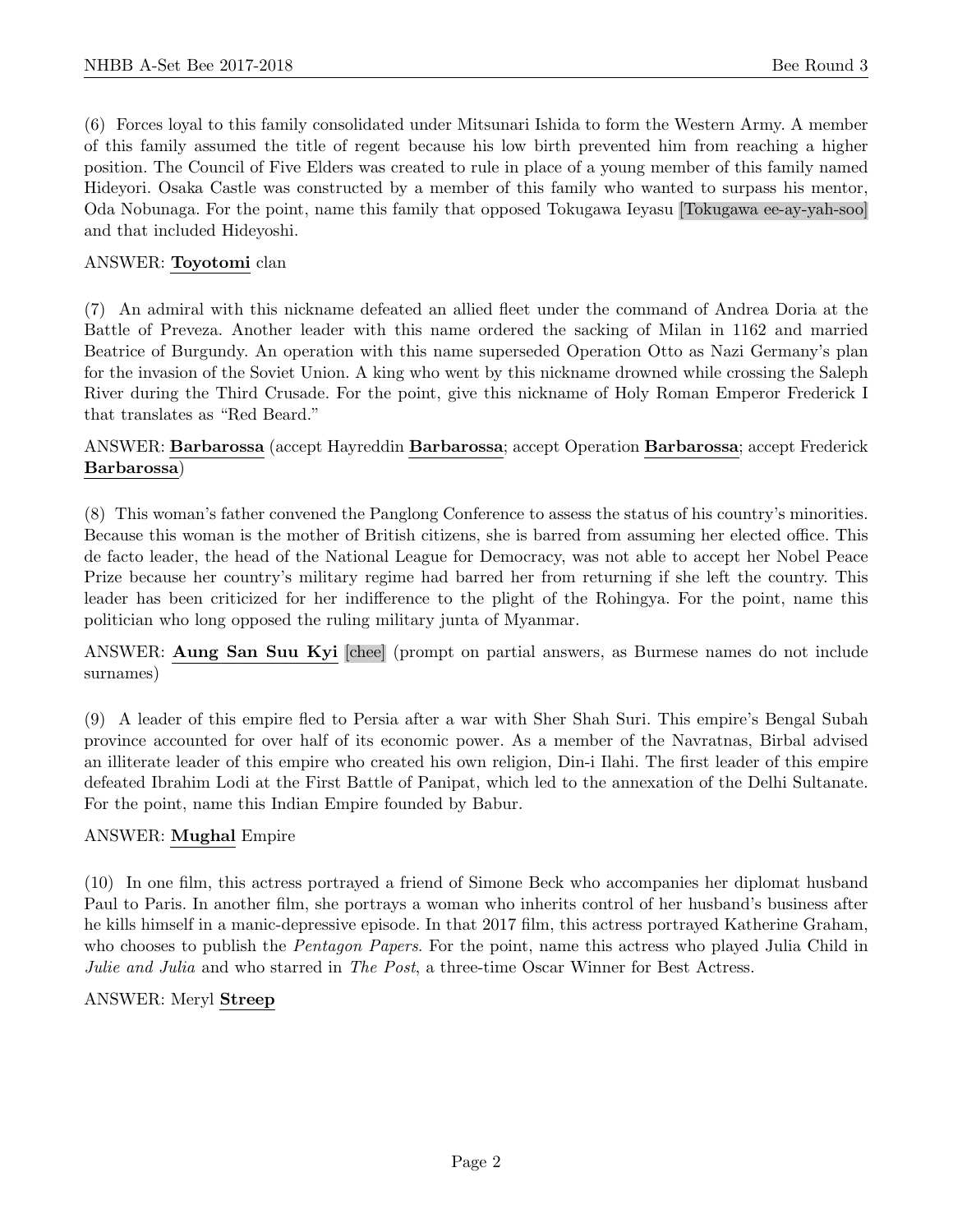(11) One of these businesses was established in the Marble Palace at 280 Broadway by A.T. Stewart. Robert Wood, who made his name working at these businesses, was a key financial backer of the America First movement. The Greensboro sit-in began at a lunch counter inside one of these businesses. One of these businesses sponsors New York City's annual Thanksgiving Day Parade. Frank Woolworth and Marshall Field founded, for the point, what type of business such as Sears and Macy's?

ANSWER: department stores (prompt on stores or retail outlets; after "Greensboro" is read, prompt on lunch counter until it is read; do not accept or prompt on restaurant. Accept the following specific stores: A.T. Stewart Dry Goods Store; Sears, Roebuck & Co. after "Wood" is read and before it is mentioned; Woolworth's after "Greensboro" is read and before it is mentioned; Macy's after "Thanksgiving" is read and before it is mentioned)

(12) The actions of this movement marked the difference between the "people of wine" and "people of vinegar" according to Yury Tynyanov. The Union of Salvation was an precursor organization to this movement, which used the slogan "Konstantin and Constitution." Members of this movement were exiled to Siberia after their failed attempt to depose the successor of Alexander I, Nicholas I. For the point, name this movement of reformist Russian officers who executed a failed conspiracy in winter 1825.

ANSWER: Decembrists (accept Decembrist revolt and other additional information; accept pro-Constantine movement and other equivalents before "Konstantin" is read)

(13) The development of Mehrgarh was a direct predecessor to this culture. Deciphering the approximately 400 symbols in this culture's writing system, including a mysterious unicorn, is an important open question in archaeology. The Great Bath was built by this culture, which possessed the most advanced urban planning and sanitation systems of the ancient world. The docks at Lothal were constructed by this culture, as were the cities of Harappa and Mohenjo-daro. For the point, name this ancient culture that flourished around a namesake Pakistani river.

ANSWER: Indus River Valley Civilization (accept Harappan Civilization before read)

(14) Three months prior to this battle, its central location was seized from troops under Martin Perfecto de Cos. Immediately after this battle, the losing side launched a massive retreat called the Runaway Scrape. Susanna Dickinson was one of the few survivors of this battle, which was a two-week siege that claimed the lives of James Bowie and Davy Crockett. For the point, name this 1836 battle in which a San Antonio mission was captured by Santa Anna's army, inspiring a rallying cry to "Remember" it.

#### ANSWER: Battle of the Alamo

(15) This politician made headlines when he received a black eye after relieving himself on the leg of a partygoer at the Sands Point Bath Club in Long Island. This man's campaigning helped Hattie Wyatt Caraway win a reelection bid as a senator from Arkansas. This man called for radical caps on individual net worth and income in the Share Our Wealth program, but his presidential ambitions ended when he was assassinated by Carl Weiss in 1935. For the point, name this Louisiana politician nicknamed "The Kingfish."

#### ANSWER: Huey (Pierce) Long, Jr.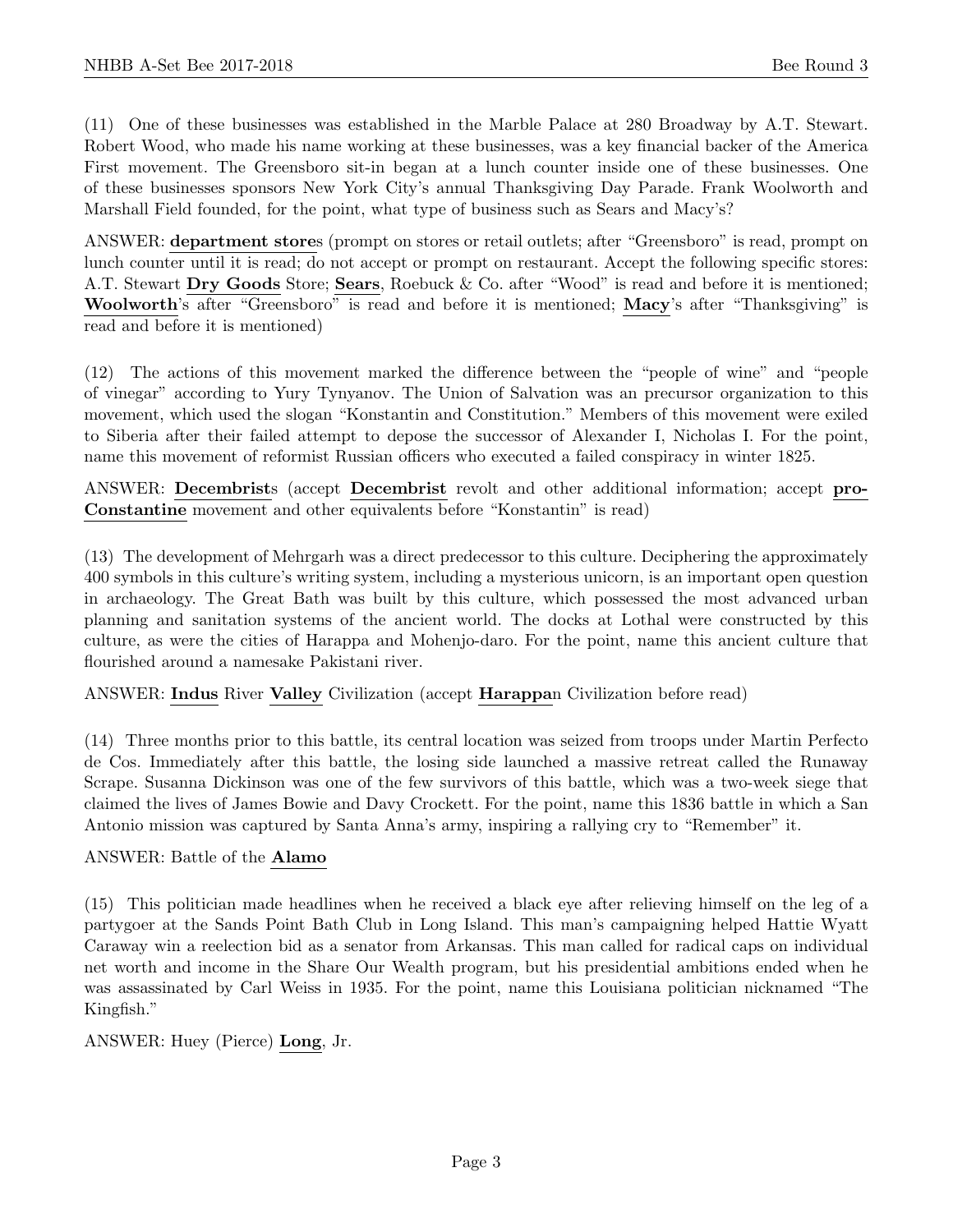(16) This battle included a clash at Flers-Courcelette [flair cor-seh-lett] where key reinforcements from Canada and New Zealand arrived. As part of this battle, Hubert Gough led an offensive on Thiepval Ridge that was planned by Douglas Haig. The Pals Battalions were dissolved after this battle due to a massive amount of casualties. The tank was first used at, for the point, what inconclusive, months-long World War I battle in which the UK suffered nearly 60,000 casualties in one day in 1916?

#### ANSWER: Battle of the Somme (accept Somme Offensive)

(17) Weizsacker's formula is used to approximate the mass of this structure, whose liquid drop model was proposed by George Gamow. Ernest Marsden and Hans Geiger conducted a 1911 experiment that discovered this structure; that experiment involved firing alpha particles at a sheet of gold foil and is usually named for its advisor, Ernest Rutherford. The plum puding model was discarded after the discovery of, for the point, what structure found in the center of atoms, composed of protons and neutrons?

ANSWER: nucleus of an atom (prompt on atom before "discovered" is read)

(18) In a battle in this sea, the ships Iron Duke and Lion were baited into attacking Reinhard Scheer's fleet. In this sea, the *Ariadne* was sunk and admiral Leberecht Maas was killed when a naval squadron was ambushed near Heligoland Bight. John Jellicoe and Franz Hipper's Royal Navy and High Seas Fleet faced off at the World War I Battle of Jutland in, for the point, what sea located between Britain, Scandinavia, and Germany?

#### ANSWER: North Sea

(19) To avoid execution for his role in this event, Louis Lingg detonated a blasting cap in his mouth. Though four of this event's participants were hanged by Richard Oglesby, the remainder were pardoned by the newly appointed governor John Peter Altgeld. This event occurred just as Samuel Fielden was approached by police as he finished speaking to a crowd outside the McCormick factory. For the point, name this 1886 event in which a bomb was thrown at police in Chicago.

ANSWER: Haymarket Square riot (or affair, etc.)

(20) Precise masonry practiced by this culture allowed them to build a wall containing a stone cut with twelve angles and sides. A city built by this culture was possibly laid out in the shape of a puma. This culture built a large sundial-like structure known as the intihuana in another city built for Emperor Pachachuti; that site was was discovered by an expedition led by Hiram Bingham. For the point, name this Andean empire that built Machu Picchu.

#### ANSWER: Inca Empire (or Incans)

(21) This woman's husband was killed by a gunpowder explosion that leveled a house at Kirk o' Field. This woman's betrothal was provided by the Treaty of Greenwich [gren-itch], and her marriage to Edward VI was the goal of the aggressors in the War of the Rough Wooing. After the suspicious death of her husband, Lord Darnley, this person was imprisoned by her cousin Elizabeth I and held in captivity until her execution. For the point, name this queen whose nickname reflects her rule over a realm north of England.

#### ANSWER: Mary, Queen of Scots (accept Mary Stuart; accept Mary I of Scotland; prompt on Mary or Mary I)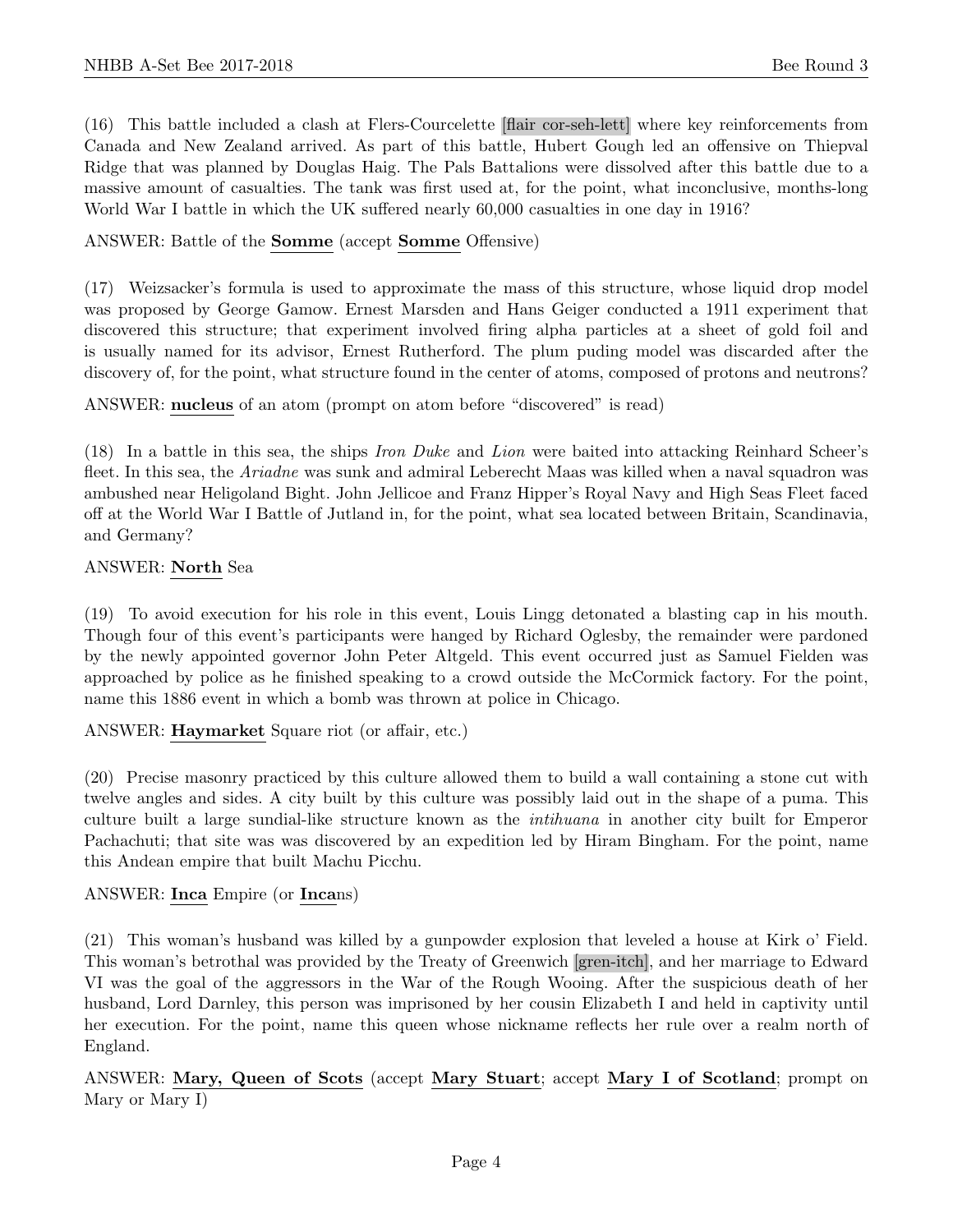(22) This man launched a price war against Thomas Scott of the Pennsylvania Railroad. Shortly after ending a partnership with Andrews and Flagler to form his own company, this man absorbed 22 competitors in the "Cleveland Massacre." This man's questionable practices were exposed in McClure's by muckraker Ida Tarbell. The Sherman Antitrust Act eventually broke up his company into branches like Shell and Chevron. For the point, name this American tycoon, the founder of Standard Oil.

#### ANSWER: John D. Rockefeller

(23) The anti-colonialist Henry Curiel aided this country's independence movement in the Jeanson network. Another country's Foreign Affairs Secretary, Alain Savary, resigned after an eventual ruler of this country, Ahmed Ben Bella, was arrested in 1956. Fighting in this country, which fought the Sand War with Morocco, caused the Harkis and Pied Noirs [peed-nwah] to flee to Europe. The Evian Accords ended a war of independence in, for the point, what former colonial holding of France in North Africa?

#### ANSWER: Algeria

(24) This man was nicknamed the "mineral water drinking" secretary after taxing and restricting the sale of alcohol. This man, who suppressed rebels in Baku during Black January, began a policy of allowing satellite states to manage their internal affairs that earned the nickname "Sinatra Doctrine." After serving as this man's Vice President, Gennady Yanayev led a Gang of Eight coup against him that failed after Boris Yeltsin stood on a tank. The policies of glasnost and perestroika were created by, for the point, what last General Secretary of the Soviet Union?

#### ANSWER: Mikhail Gorbachev

(25) A paradox about this process named for Anthony Downs notes that, for certain people, the cost of doing this outweighs the benefits because the impact of doing this is probably irrelevant. Systems for carrying out this process are often evaluated by the Condorcet criterion, and race-based discrepancies between its projected and actual results are described in an effect named for Los Angeles mayor Tom Bradley. For the point, name this decision-making method commonly used in democracies.

ANSWER: voting (or election systems; accept word forms)

(26) This author asked "What is it fateful woman... Are the things so strange and marvelous you see or have seen?" in his poem "Ethiopia Saluting the Colours." An army hospital is the setting of this man's poem "The Wound Dresser," which joins a poem that declares "Beat! beat! drums!-blow! bugles! blow!" in his collection Drum-Taps. This author stated "our fearful trip is done" in a poem about the assassination of Abraham Lincoln. For the point, name this American author of "O Captain! My Captain!" and Leaves of Grass.

#### ANSWER: Walt Whitman

(27) This city once boasted the 600-room United States Hotel as the country's biggest hotel. In this city, a flood struck a candy shop owned by David Bradley, who then invented salt water taffy. This city's landmarks include the Marven Gardens, one of numerous inspirations for the board game Monopoly. The Steel Pier and the former Trump Taj Mahal are located along this city's boardwalk, the first in the United States. For the point, name this gambling resort city on New Jersey's coast.

#### ANSWER: Atlantic City